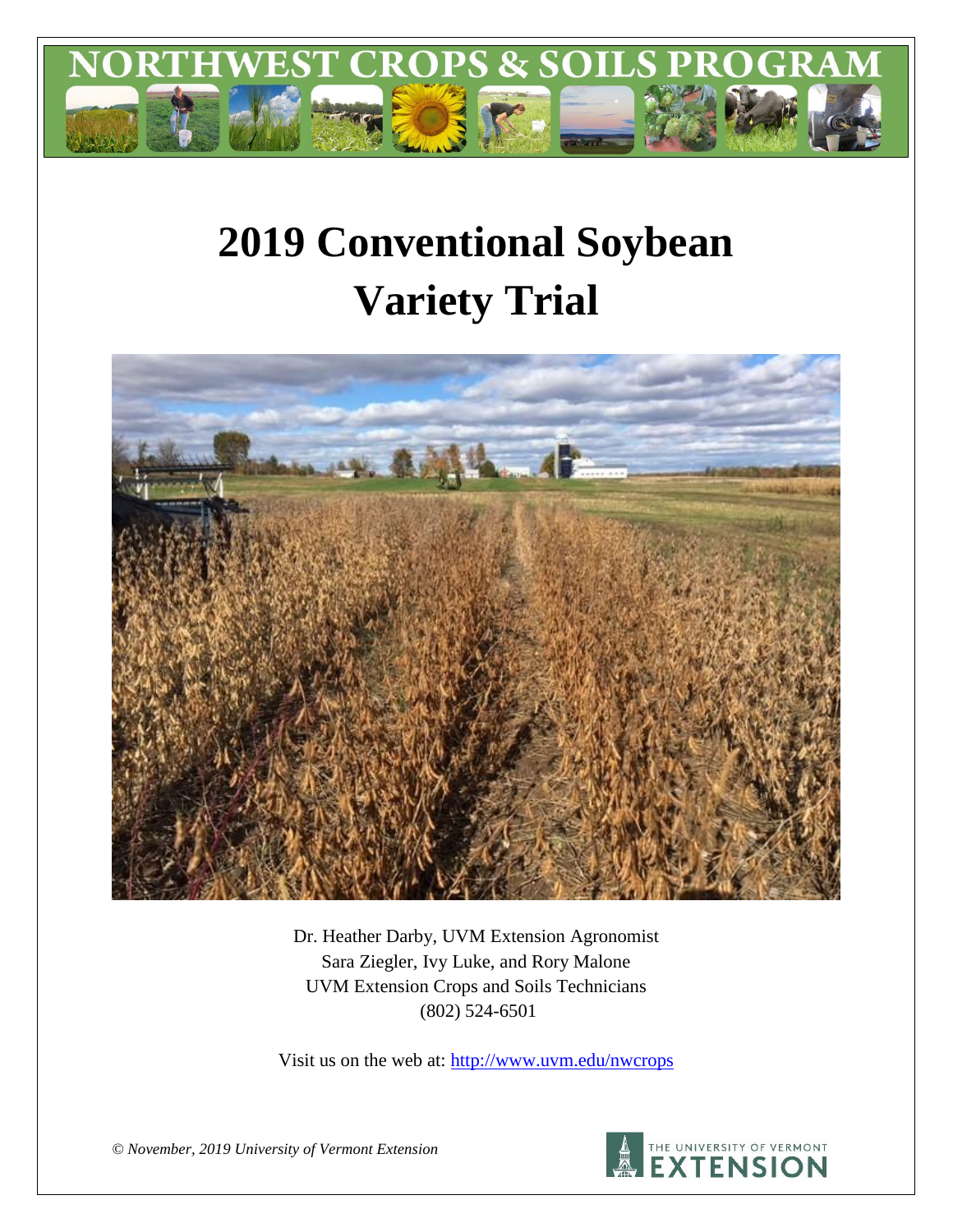#### **2019 CONVENTIONAL SOYBEAN VARIETY TRIAL Dr. Heather Darby, University of Vermont Extension [heather.darby\[at\]uvm.edu](mailto:heather.darby@uvm.edu?subject=2012%20Short%20Season%20Corn%20Report)**

In 2019, the University of Vermont Extension Northwest Crops and Soils Team evaluated yield and quality of short season soybean varieties at Borderview Research Farm in Alburgh, VT. Soybeans are grown for human consumption, animal feed, and biodiesel. As farmers look to reduce feed costs or diversify markets, soybean acreage across Vermont is increasing. Local research is needed to identify varieties that are best adapted to this region. In an effort to support and expand the local soybean market throughout the northeast, the University of Vermont Extension Northwest Crop and Soils (NWCS) Program, as part of a grant from the Eastern Soybean Board, established a trial in 2019 to evaluate yield and quality of soybean varieties appropriate for the region.

## **MATERIALS AND METHODS**

Several seed companies submitted varieties for evaluation (Table 1). Twenty-five soybean varieties were evaluated from maturity groups 0, 1, and 2. Details for the varieties including company, genetic traits, and maturity group are listed in Table 2.

| <b>Dyna-Gro</b><br>(Crop Protection Services) | <b>Mycogen</b>        | Seedway, LLC         | <b>Syngenta</b>      |  |
|-----------------------------------------------|-----------------------|----------------------|----------------------|--|
| Tom Barber                                    | 6383 Ethan Allen Hwy. | 171 Ledgemere Point  | PO Box 18300         |  |
| East Aurora, NY                               | St. Albans, VT 05478  | Bomoseen, VT 05732   | Greensboro, NC 27419 |  |
| $(716)$ 912-5494                              | 802-363-2803          | $(802) - 338 - 6930$ | 1-800-334-9481       |  |

**Table 1. Participating companies and contact information.**

The soil type at the Alburgh location was Benson rocky silt loam (Table 3). The seedbed was prepared using a moldboard plow and then disked prior to seeding. The previous crop was corn grain. Plots were planted on 31-May with a 4-row cone planter with John Deere row units fitted with Almaco seed distribution units (Nevada, IA). Starter fertilizer (9-18-9) was applied at a rate of 5 gal ac<sup>-1</sup>. Plots were 20' long and consisted of two rows spaced at 30 inches. The seeding rate was 185,000 seeds ac<sup>-1</sup>. The plot design was a randomized complete block with three replications. The treatments were 25 varieties that ranged in maturity group from 0.9 to 2.4. Plots were sprayed with Roundup Power Max at a rate of 1 qt  $ac^{-1}$  on 23-Jun to control weeds. Plots were monitored for pest and disease pressure throughout the season. On 22-Aug plots were assessed for severity of infection with downy mildew (*Peronospora manshurica),* bacterial blight (*Pseudomonas syringae pv. glycinea*), and damage from Japanese beetles. These were the only pests and diseases observed in the trial. Assessments were made by inspecting each plot and assigning a rating (0-5) where 0 equated to damage/infection not present and 5 equated to infection or damage present on 100% of leaf area. On 24-Oct, the soybeans were harvested using an Almaco SPC50 small plot combine. Seed was cleaned with a small Clipper M2B cleaner (A.T. Ferrell, Bluffton, IN). They were then weighed for plot yield and tested for harvest moisture and test weight using a DICKEY-John Mini-GAC Plus moisture and test weight meter. Soybean oil was extruded from the seeds with an AgOil M70 oil press on 14-Nov and the amount of oil captured was measured to determine oil content and oil yield.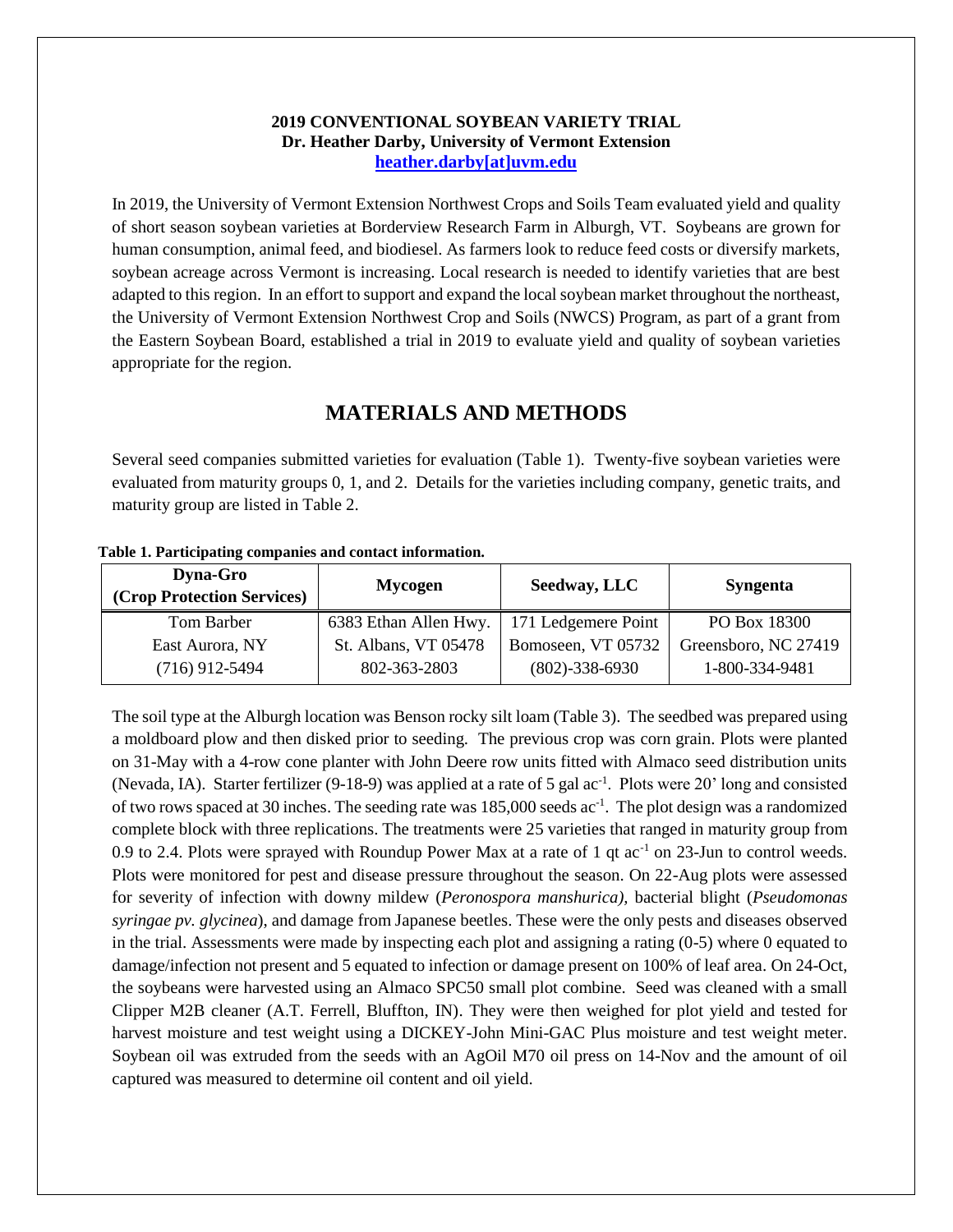| Company      | <b>Variety</b>   | <b>Traits</b>        | <b>Maturity</b> |
|--------------|------------------|----------------------|-----------------|
| Syngenta     | $S09-D4X$        | RR <sub>2</sub> X    | 0.9             |
| Dyna-Gro     | S09XT50          | RR <sub>2</sub> X    | 0.9             |
| Syngenta     | <b>S10-H7X</b>   | RR <sub>2</sub> X    | 1               |
| Dyna-Gro     | S11XT78          | RR2X                 | 1.1             |
| Seedway, LLC | <b>SG 1194XT</b> | RR <sub>2</sub> X    | 1.1             |
| Dyna-Gro     | S13XT89          | RR <sub>2</sub> X    | 1.3             |
| Syngenta     | $S14-B2X$        | RR <sub>2</sub> X    | 1.4             |
| Dyna-Gro     | S14EN90          | Enlist <sub>E3</sub> | 1.4             |
| Syngenta     | S14-U9X          | RR <sub>2</sub> X    | 1.4             |
| Seedway, LLC | SG 1455E3        | Enlist <sub>E3</sub> | 1.4             |
| Seedway, LLC | <b>SG 1543XT</b> | RR <sub>2</sub> X    | 1.5             |
| Mycogen      | <b>MY1602RX</b>  | RR <sub>2</sub> X    | 1.6             |
| Dyna-Gro     | <b>S17EN80</b>   | Enlist <sub>E3</sub> | 1.7             |
| Seedway, LLC | SG 1776          | RR2Y                 | 1.7             |
| Seedway, LLC | SG1780E3         | Enlist <sub>E3</sub> | 1.7             |
| Syngenta     | $S18-H3X$        | RR <sub>2</sub> X    | 1.8             |
| Dyna-Gro     | S18XT38          | RR <sub>2</sub> X    | 1.8             |
| Seedway, LLC | <b>SG 1863XT</b> | RR <sub>2</sub> X    | 1.8             |
| Mycogen      | 5N206R2          | RR2Y                 | $\overline{2}$  |
| Syngenta     | $S20-J5X$        | RR2X                 | $\overline{2}$  |
| Seedway, LLC | SG 2017E3        | Enlist <sub>E3</sub> | $\overline{2}$  |
| Seedway, LLC | <b>SG 2055XT</b> | RR <sub>2</sub> X    | $\overline{2}$  |
| Syngenta     | S21-W8X          | RR <sub>2</sub> X    | 2.1             |
| Mycogen      | 5N245R2          | RR2Y                 | 2.4             |
| Dyna-Gro     | S11EN40          | Enlist <sub>E3</sub> | 1.1             |

**Table 2. Soybean varieties evaluated in Alburgh, VT, 2019.**

ENLIST E3- These soybeans are 2,4-D, glyphosate, and glufosinate

RR2X – Roundup Ready 2 Xtend soybeans are glyphosate and dicamba herbicide tolerant.

RR2Y – Roundup Ready 2 Yield soybeans contain genes to increase the number of 3, 4, and 5-bean pods per plant.

#### **Table 3. Soybean trial specifics for Alburgh, VT, 2019.**

|                                     | <b>Borderview Research Farm Alburgh, VT</b> |
|-------------------------------------|---------------------------------------------|
| Soil types                          | Benson rocky silt loam 8-15% slope          |
| Previous crop                       | Corn grain                                  |
| Tillage operations                  | Moldboard plow and disc                     |
| Plot size (feet)                    | 5 x 20                                      |
| Row spacing (inches)                | 30                                          |
| Starter fertilizer (lbs $ac^{-1}$ ) | 5 gal $ac^{-1}$ (9-18-9)                    |
| Weed control                        | Roundup Power Max 1 qt ac <sup>-1</sup>     |
|                                     | $23$ -Jun                                   |
| Planting date                       | $31$ -May                                   |
| Harvest date                        | $24$ -Oct                                   |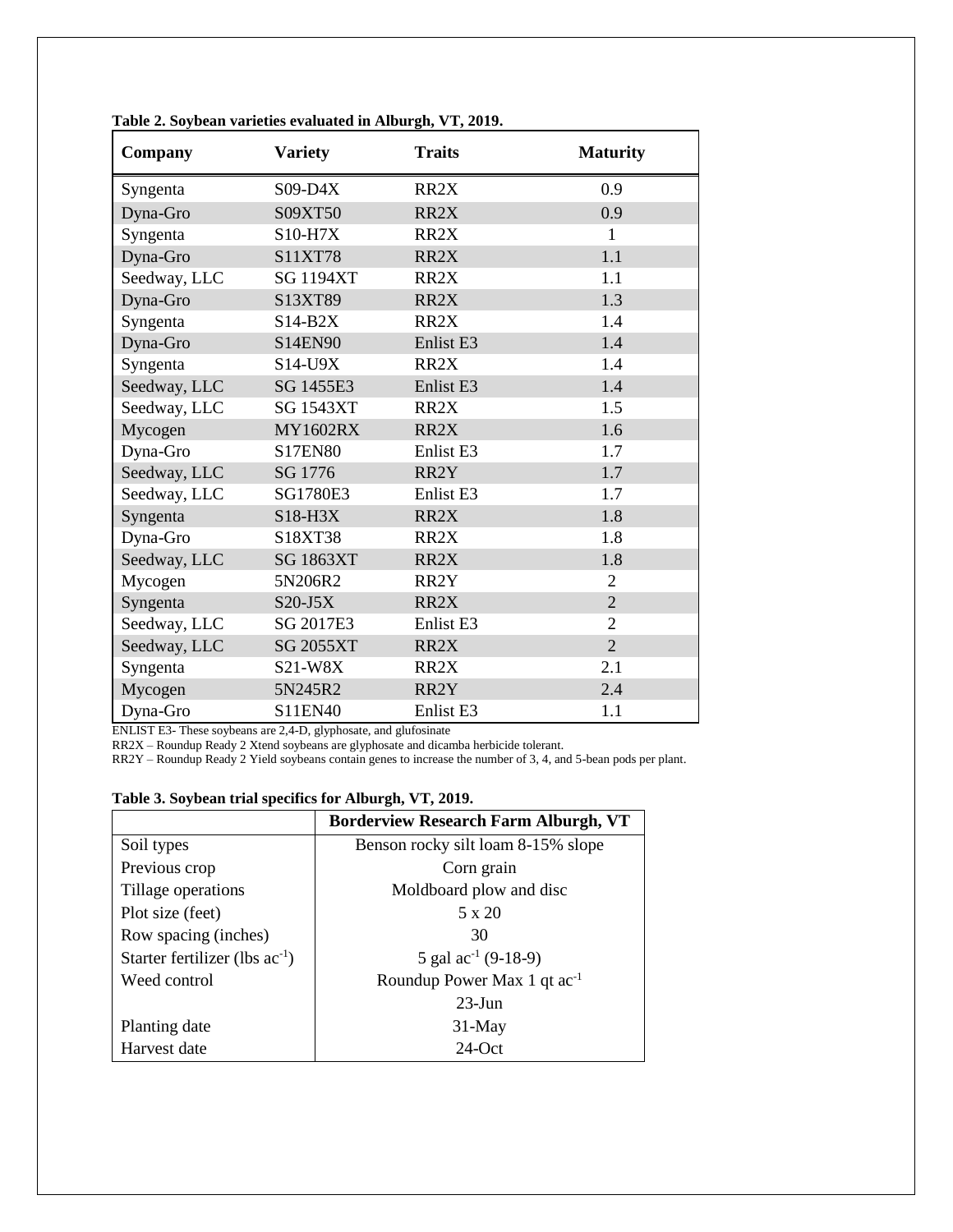Yield data and stand characteristics were analyzed using mixed model analysis using the mixed procedure of SAS (SAS Institute, 1999). Replications within trials were treated as random effects, and hybrids were treated as fixed. Hybrid mean comparisons were made using the Least Significant Difference (LSD) procedure when the F-test was considered significant  $(p<0.10)$ .

Variations in yield and quality can occur because of variations in genetics, soil, weather, and other growing conditions. Statistical analysis makes it possible to determine whether a difference among hybrids is real or whether it might have occurred due to other variations in the field. At the bottom of each table a LSD

value is presented for each variable (i.e. yield). Least Significant Differences (LSDs) at the 0.10 level of significance are shown. Where the difference between two hybrids within a column is equal to or greater than the LSD value at the bottom of the column, you can be sure that for 9 out of 10 times, there is a real difference between the two hybrids. In this example, hybrid C is significantly different from hybrid A but not from hybrid B. The difference between C and B is equal to 1.5,

| <b>Hybrid</b> | Yield  |
|---------------|--------|
| A             | 6.0    |
| B             | $7.5*$ |
| C             | $9.0*$ |
| <b>LSD</b>    | 20     |

which is less than the LSD value of 2.0. This means that these hybrids did not differ in yield. The difference between C and A is equal to 3.0, which is greater than the LSD value of 2.0. This means that the yields of these hybrids were significantly different from one another.

## **RESULTS**

Weather data was recorded with a Davis Instrument Vantage Pro2 weather station, equipped with a WeatherLink data logger at Borderview Research Farm in Alburgh, VT (Table 4). Overall, the season began cooler and wetter than normal but became hot and dry in the middle of the summer. July brought above normal temperatures and little rainfall. The longest period without rainfall in July lasted 12 days. This dry period, which occurred around the time of pod formation, may have negatively impacted soybean plant growth and productivity. However, these warm conditions did provide optimal Growing Degree Days (GDDs) through the season with a total of 2211 GDDs accumulated Jun-Sep, 197 GDDs above normal.

| Alburgh, VT                         | June    | July    | <b>August</b> | <b>September</b> | <b>October</b> |
|-------------------------------------|---------|---------|---------------|------------------|----------------|
| Average temperature $({}^{\circ}F)$ | 64.3    | 73.5    | 68.3          | 60.0             | 50.4           |
| Departure from normal               | $-1.46$ | 2.87    | $-0.51$       | $-0.62$          | 2.22           |
|                                     |         |         |               |                  |                |
| Precipitation (inches)              | 3.06    | 2.34    | 3.50          | 3.87             | 6.32           |
| Departure from normal               | $-0.63$ | $-1.81$ | $-0.41$       | 0.23             | 2.72           |
|                                     |         |         |               |                  |                |
| Growing Degree Days (base 50°F)     | 446     | 716     | 568           | 335              | 146            |
| Departure from normal               | $-29$   | 76      | $-13$         | 17               | 146            |

|  |  |  |  | Table 4. Weather data for Alburgh, VT, 2019. |  |  |
|--|--|--|--|----------------------------------------------|--|--|
|--|--|--|--|----------------------------------------------|--|--|

Based on weather data from a Davis Instruments Vantage Pro2 with WeatherLink data logger. Historical averages are for 30 years of NOAA data (1981-2010) from Burlington, VT.

Soybeans were harvested on 24-Oct. Harvest results are shown in Table 5. Despite cool early conditions and dry weather through much of the summer, the soybeans performed very well resulting in yields ranging 47.4 to 71.1 bu ac<sup>-1</sup>. The top yielding variety was S11XT78 which produced 4264 lbs ac<sup>-1</sup>. This variety was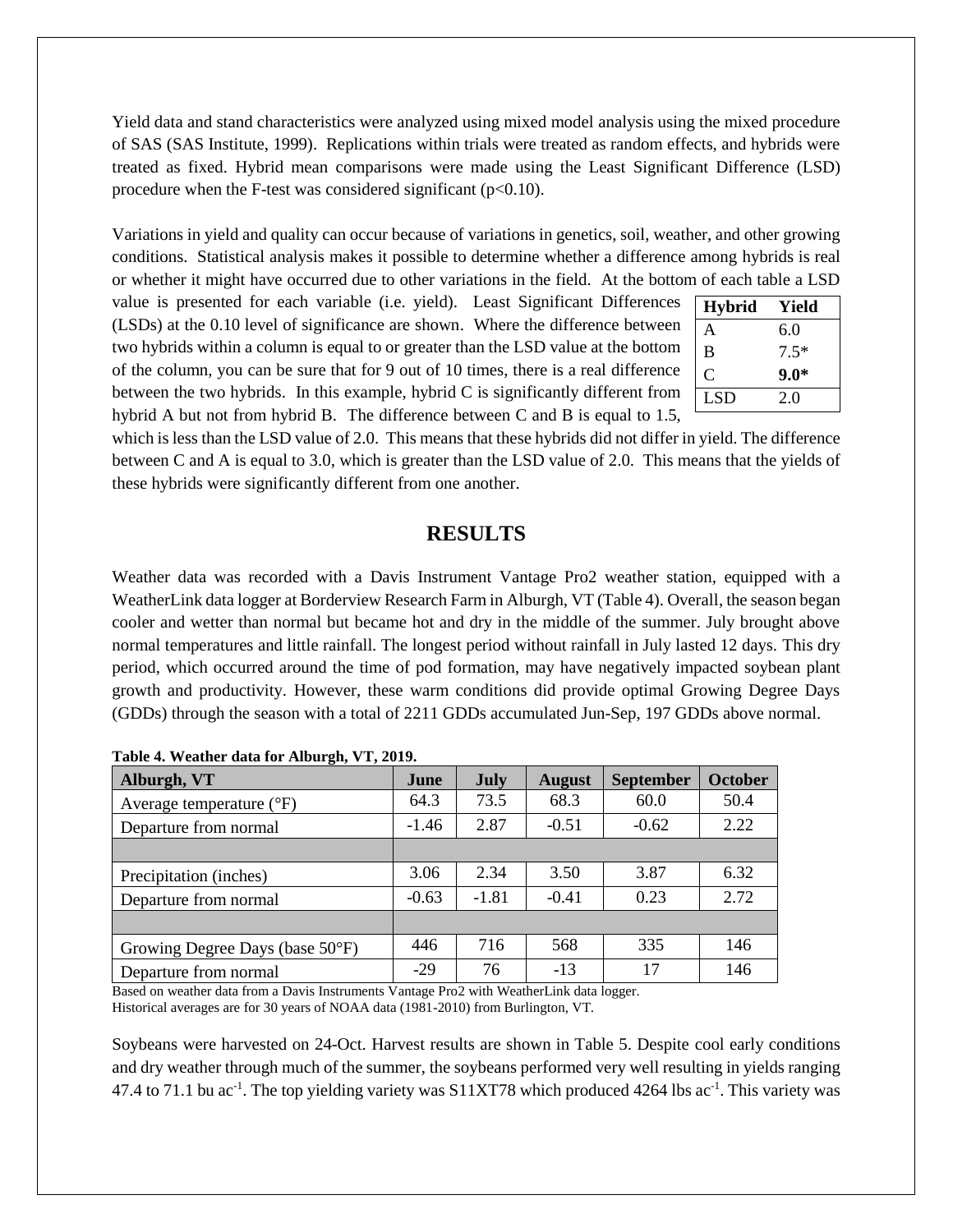also the top performer in 2018 yielding  $4764$  lb ac<sup>-1</sup>. This variety performed statistically similarly to fourteen other varieties. Varieties also differed in moisture content at harvest with the lowest moisture of 18.7% being observed in variety S13XT89. This was statistically similar to thirteen other varieties, and all varieties required additional drying to reach proper storage moistures. Test weights were slightly below the target of 60.0 lbs bu<sup>-1</sup> with test weights averaging 57.2 lbs bu<sup>-1</sup>. The lack of moisture during pod formation and seed fill may have contributed to these low test weights. Soybean oil content and yield were also determined. Oil content ranged from 6.47% to 9.36% with the highest content being observed in variety SG 1543XT. This was statistically similar to nine other varieties. These differences in seed yield and oil content led to a significant range of oil yields from 211 lbs  $ac^{-1}$  or 27.6 gal  $ac^{-1}$ , to 339 lbs  $ac^{-1}$  or 44.4 gal  $ac^{-1}$ . The highest oil yield was obtained from variety MY160RX which was statistically similar to fourteen other varieties.

| Company           | <b>Variety</b>   | <b>Maturity</b><br>group | Population              | <b>Harvest</b><br>moisture | <b>Test</b><br>weight  | <b>Yield @ 13%</b><br>moisture |              | Oil<br>content | Oil yield              |                      |
|-------------------|------------------|--------------------------|-------------------------|----------------------------|------------------------|--------------------------------|--------------|----------------|------------------------|----------------------|
|                   |                  |                          | plants ac <sup>-1</sup> | $\%$                       | $lbs$ bu <sup>-1</sup> | $lbs$ $ac^{-1}$                | bu $ac^{-1}$ | $\%$           | $lbs$ ac <sup>-1</sup> | $\text{gal ac}^{-1}$ |
| Syngenta          | $S09-D4X$        | 0.9                      | 165528                  | 21.8                       | 58.3                   | 2989                           | 49.8         | $8.22*$        | 246                    | 32.2                 |
| Dyna-Gro          | S09XT50          | 0.9                      | 168432                  | 20.1                       | 56.9                   | 2842                           | 47.4         | 7.38           | 211                    | 27.6                 |
| Syngenta          | S10-H7X          | 1.0                      | 181500                  | $19.1*$                    | 57.3                   | 3719*                          | 62.0         | $9.10*$        | 339*                   | 44.3*                |
| Dyna-Gro          | S11EN40          | 1.1                      | 143748                  | 19.9*                      | 57.0                   | 3235                           | 53.9         | $8.51*$        | 272                    | 35.6                 |
| Dyna-Gro          | S11XT78          | 1.1                      | 126324                  | $19.6*$                    | 56.7                   | 4264                           | 71.1         | 7.99           | 327*                   | 42.8*                |
| Seedway, LLC      | <b>SG 1194XT</b> | 1.1                      | 187308                  | 21.2                       | 57.7                   | 3315                           | 55.3         | 7.02           | 232                    | 30.4                 |
| Dyna-Gro          | S13XT89          | 1.3                      | 139392                  | 18.7                       | 56.8                   | 3151                           | 52.5         | $8.67*$        | 273                    | 35.8                 |
| Syngenta          | $S14-B2X$        | 1.4                      | 196020                  | $20.0*$                    | 57.1                   | 3446                           | 57.4         | $8.36*$        | 290*                   | 37.9*                |
| Dyna-Gro          | S14EN90          | 1.4                      | 155364                  | $19.9*$                    | 57.1                   | 3856*                          | $64.3*$      | 7.85           | $304*$                 | 39.8*                |
| Syngenta          | S14-U9X          | 1.4                      | 177144                  | 18.9*                      | 57.4                   | 3826*                          | $63.8*$      | 7.29           | 280                    | 36.7                 |
| Seedway, LLC      | SG 1455E3        | 1.4                      | 164076                  | $21.0*$                    | 57.4                   | 4251*                          | 70.9*        | 7.86           | 334*                   | 43.8*                |
| Seedway, LLC      | <b>SG 1543XT</b> | 1.5                      | 175692                  | $19.0*$                    | 57.6                   | 3523                           | 58.7         | 9.36           | 333*                   | 43.6*                |
| Mycogen           | <b>MY1602RX</b>  | 1.6                      | 121968                  | 21.8                       | 56.8                   | 3980*                          | $66.3*$      | $8.54*$        | 339                    | 44.4                 |
| Dyna-Gro          | S17EN80          | 1.7                      | 168432                  | $21.0*$                    | 58.5                   | 4075*                          | $67.9*$      | 7.78           | 317*                   | $41.6*$              |
| Seedway, LLC      | SG 1776          | 1.7                      | 135036                  | 21.7                       | 57.6                   | 3867*                          | $64.4*$      | 8.74*          | 335*                   | 43.9*                |
| Seedway, LLC      | SG1780E3         | 1.7                      | 188760                  | 19.9*                      | 57.4                   | 3649*                          | $60.8*$      | 7.79           | 285*                   | $37.3*$              |
| Syngenta          | $S18-H3X$        | 1.8                      | 166980                  | 21.4                       | 56.9                   | 3115                           | 51.9         | $8.23*$        | 253                    | 33.1                 |
| Dyna-Gro          | S18XT38          | 1.8                      | 169884                  | 22.3                       | 57.0                   | 3691*                          | $61.5*$      | $8.58*$        | $314*$                 | $41.1*$              |
| Seedway, LLC      | <b>SG 1863XT</b> | 1.8                      | 139392                  | $19.2*$                    | 57.3                   | 3729*                          | $62.2*$      | 7.85           | 292*                   | $38.2*$              |
| Mycogen           | 5N206R2          | 2.0                      | 148104                  | 21.3                       | 56.8                   | 3707*                          | $61.8*$      | 7.80           | 292*                   | $38.2*$              |
| Syngenta          | $S20-J5X$        | 2.0                      | 143748                  | 21.6                       | 57.2                   | 3785*                          | $63.1*$      | 8.07           | $301*$                 | 39.5*                |
| Seedway, LLC      | SG 2017E3        | 2.0                      | 130680                  | 22.7                       | 56.6                   | 3382                           | 56.4         | 7.85           | 265                    | 34.7                 |
| Seedway, LLC      | <b>SG 2055XT</b> | 2.0                      | 182952                  | $20.6*$                    | 57.2                   | 3580                           | 59.7         | 6.77           | 243                    | 31.8                 |
| Syngenta          | $S21-W8X$        | 2.1                      | 161172                  | 19.8*                      | 57.3                   | 4193*                          | 69.9*        | 6.47           | 271                    | 35.4                 |
| Mycogen           | 5N245R2          | 2.4                      | 164076                  | 26.4                       | 57.4                   | 3840*                          | $64.0*$      | 8.07           | $311*$                 | 40.8*                |
| LSD $(p = 0.10)$  |                  |                          | 33954                   | 2.49                       | <b>NS</b>              | 661                            | 11.0         | 1.21           | 62.4                   | 8.17                 |
| <b>Trial Mean</b> |                  |                          | 160069                  | 20.8                       | 57.2                   | 3640                           | 60.7         | 8.01           | 290                    | 38.0                 |

#### **Table 5. Harvest characteristics of soybean varieties – Alburgh, VT, 2019.**

The top performing variety is indicated in **bold**.

\*Varieties that were not significantly different from the top performing variety are indicated with an asterisk.

NS – Not significant.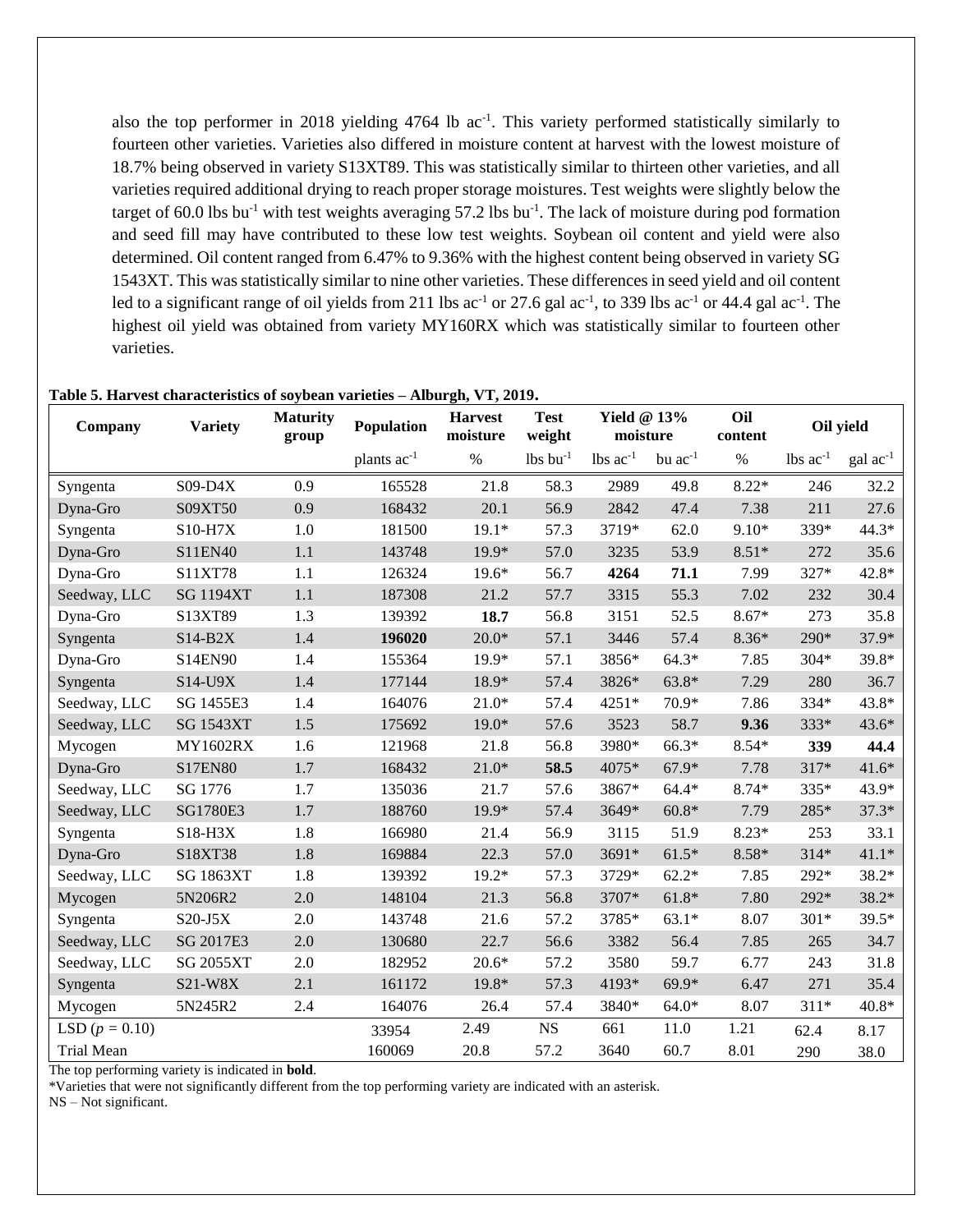Despite dry conditions through the later part of the season, variable incidence of disease was observed throughout the trial (Table 6). Infections with downy mildew and bacterial blight were observed as well as defoliation due to Japanese beetles. Interestingly, varieties differed significantly in terms of downy mildew and Japanese beetle damage. Six varieties including S09-D4X, S17EN90, SG 1455E3, SG 1780E3, S18- H3X, and SG 2055XT experienced no downy mildew infection. The overall average infection rating for downy mildew in the trial was 0.605 indicating that infection, although present on almost all the varieties in the trial, did not affect more than 20% of the leaf area. Furthermore, the highest level of infection was 2.25 observed in variety MY1602RX. This was significantly higher than any other variety in the trial. Despite this infection and low plant populations, MY1602RX produced high seed and oil yields. Bacterial blight was observed in a few varieties but at very low levels.

| <b>Company</b>    | <b>Variety</b>   | <b>Maturity</b> | <b>Downy</b><br>mildew | <b>Bacterial</b>                | <b>Japanese</b><br>beetle |
|-------------------|------------------|-----------------|------------------------|---------------------------------|---------------------------|
|                   |                  | group           |                        | blight<br>$0-5$ scale $\dagger$ |                           |
| Syngenta          | $S09-D4X$        | 0.9             | $0.00*$                | 0.250                           | 1.50                      |
| Dyna-Gro          | S09XT50          | 0.9             | 1.00                   | 0.000                           | 1.25                      |
| Syngenta          | S10-H7X          | 1.0             | $0.25*$                | 0.000                           | 1.50                      |
| Dyna-Gro          | S11EN40          | 1.1             | 0.75                   | 0.000                           | 1.25                      |
| Dyna-Gro          | S11XT78          | 1.1             | 1.50                   | 0.000                           | $1.00*$                   |
| Seedway, LLC      | <b>SG 1194XT</b> | 1.1             | 0.75                   | 0.250                           | $1.00*$                   |
| Dyna-Gro          | S13XT89          | 1.3             | $0.25*$                | 0.000                           | 1.25                      |
| Syngenta          | $S14-B2X$        | 1.4             | 1.25                   | 0.000                           | $1.00*$                   |
| Dyna-Gro          | S14EN90          | 1.4             | $0.13*$                | 0.000                           | 1.13                      |
| Syngenta          | S14-U9X          | 1.4             | 0.75                   | 0.250                           | 0.75                      |
| Seedway, LLC      | SG 1455E3        | 1.4             | $0.00*$                | 0.000                           | $1.00*$                   |
| Seedway, LLC      | <b>SG 1543XT</b> | 1.5             | 1.00                   | 0.000                           | 1.25                      |
| Mycogen           | <b>MY1602RX</b>  | 1.6             | 2.25                   | 0.000                           | 1.25                      |
| Dyna-Gro          | <b>S17EN80</b>   | 1.7             | $0.00*$                | 0.000                           | $1.00*$                   |
| Seedway, LLC      | SG 1776          | 1.7             | 0.75                   | 0.000                           | 1.25                      |
| Seedway, LLC      | <b>SG1780E3</b>  | 1.7             | $0.00*$                | 0.000                           | 1.25                      |
| Syngenta          | S18-H3X          | 1.8             | $0.25*$                | 0.000                           | $1.00*$                   |
| Dyna-Gro          | S18XT38          | 1.8             | $0.00*$                | 0.000                           | $1.00*$                   |
| Seedway, LLC      | <b>SG 1863XT</b> | 1.8             | $0.50*$                | 0.000                           | $1.00*$                   |
| Mycogen           | 5N206R2          | 2.0             | 0.75                   | 0.000                           | 1.50                      |
| Syngenta          | $S20-J5X$        | 2.0             | 0.75                   | 0.000                           | $1.00*$                   |
| Seedway, LLC      | SG 2017E3        | 2.0             | $0.50*$                | 0.000                           | 1.50                      |
| Seedway, LLC      | <b>SG 2055XT</b> | 2.0             | 0.00                   | 0.000                           | $1.00*$                   |
| Syngenta          | S21-W8X          | 2.1             | $0.50*$                | 0.000                           | $1.00*$                   |
| Mycogen           | 5N245R2          | 2.4             | 1.25                   | 0.000                           | $1.00*$                   |
| LSD $(p = 0.10)$  |                  |                 | 0.671                  | <b>NS</b>                       | 0.363                     |
| <b>Trial Mean</b> |                  |                 | 0.605                  | 0.030                           | 1.145                     |

**Table 6. Disease and insect pressure of soybean varieties – Alburgh, VT, 2019.**

 $\dagger 0$  to 5 scale; rating of 0 = no infection or damage and rating of  $5 = 100\%$  infection or damage.

The top performing variety is indicated in **bold**.

\*Varieties that were not significantly different from the top performing variety are indicated with an asterisk. NS – Not significant.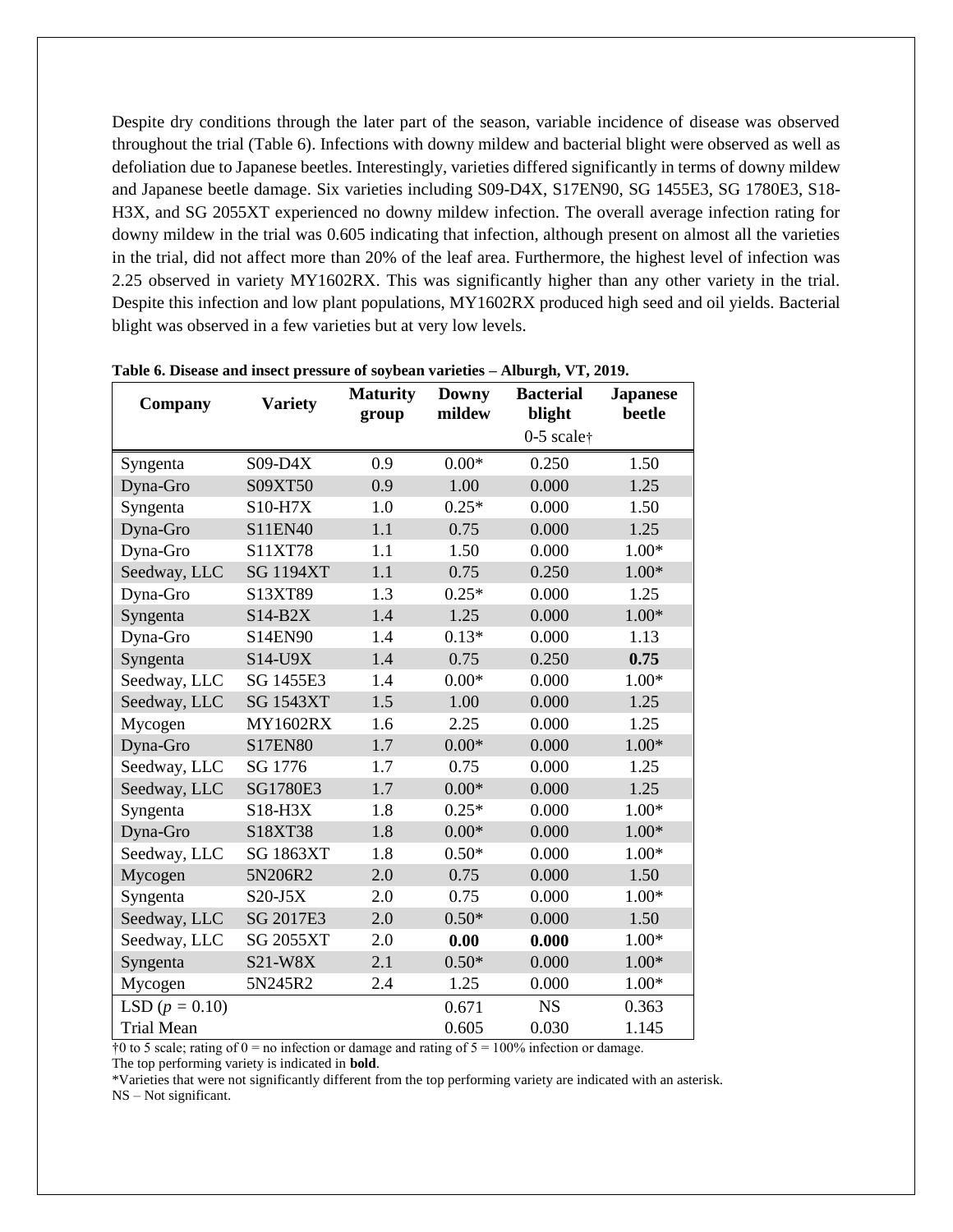Varieties also differed significantly in Japanese beetle defoliation. Variety S14-U9X had the lowest rating of 0.75 which was statistically similar to twelve other varieties. The highest level of damage was 1.50 observed on four varieties.

### **DISCUSSION**

Despite drought conditions throughout much of the season, the soybeans performed well with an average yield of 3640 lbs  $ac^{-1}$  or 60.7 bu  $ac^{-1}$ , approximately the same as our trials in 2018 and 2017. Four varieties including S11XT78, SG 1455E3, S21-W8X, and S17EN80, produced over 4000 lbs  $ac^{-1}$  or 66.7 bu  $ac^{-1}$ . Furthermore, five varieties including MY1602RX, S10-H7X, SG 1776, SG 1455E3, and SG 1543XT, produced oil yields of over 330 lbs ac<sup>-1</sup> or 43.2 gal ac<sup>-1</sup> (Figure 1). Varieties also differed significantly in susceptibility to downy mildew and defoliation from Japanese beetles. The levels of infection and damage observed in this trial did not appear to impact seed yields, however, under different weather conditions that would promote fungal growth or higher pest incidence, these differences may be important for soybean performance. These differences highlight the importance of careful varietal selection and monitoring to identify varieties that perform well in a variety of conditions on your farm and will meet your specific goals. This report presents data from only one year in one location and should not alone be used in making management decisions.

## **ACKNOWLEDGEMENTS**

UVM Extension Northwest Crops and Soils Program would like to thank Eastern Soybean Region Board for the funding for this trial. We would also like to acknowledge Roger Rainville and the staff at Borderview Research Farm for their generous help with this research trial as well as John Bruce, Catherine Davidson, Hillary Emick, Amanda Gervais, Haley Jean, Shannon Meyler, and Lindsey Ruhl for their assistance with data collection and entry. We would also like to thank the seed companies for their seed and cooperation in these study. The information is presented with the understanding that no product discrimination is intended and no endorsement of any product mentioned or criticism of unnamed products is implied.

*UVM Extension helps individuals and communities put researchbased knowledge to work.*



Issued in furtherance of Cooperative Extension work, Acts of May 8 and June 30, 1914, in cooperation with the United States Department of Agriculture. University of Vermont Extension, Burlington, Vermont. University of Vermont Extension, and U.S. Department of Agriculture, cooperating, offer education and employment to everyone without regard to race, color, national origin, gender, religion, age, disability, political beliefs, sexual orientation, and marital or familial status.